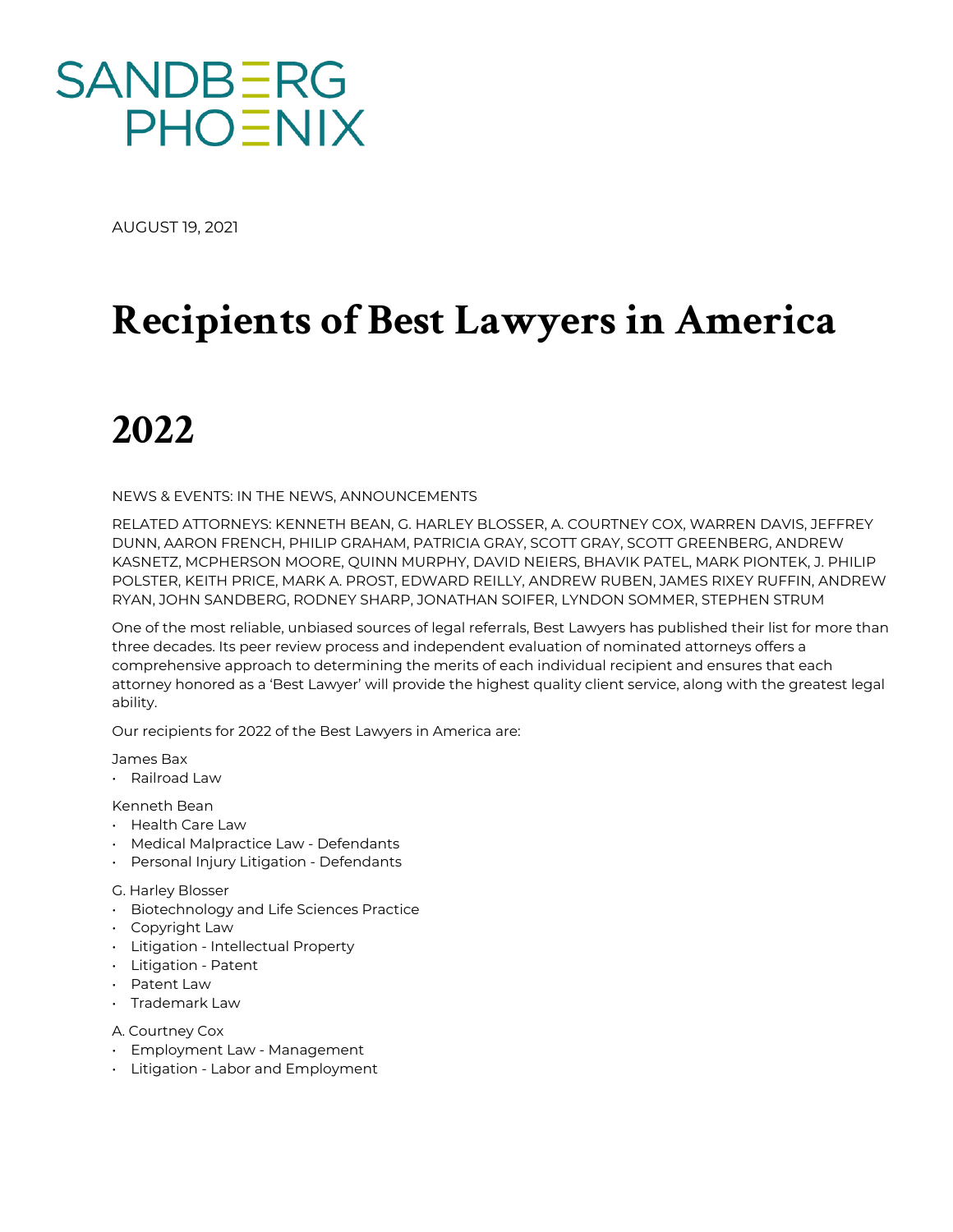William Cunningham

- Litigation Intellectual Property
- Litigation Patent
- Patent Law

Warren Davis

• Mergers and Acquisitions Law

### Jeffrey Dunn

• Health Care Law

# Aaron French

• Product Liability Litigation - Defendants

### Philip Graham

• Real Estate Law

#### Patricia Gray

• Trusts and Estates

#### Scott Gray

• Litigation - Intellectual Property

#### Scott Greenberg

• Corporate Law

## Andrew Kasnetz

• Commercial Litigation

## McPherson "Mac" Moore

- Litigation Intellectual Property
- Litigation Patent
- Patent Law

# Lionel Lucchesi

• Patent Law

#### Quinn Murphy

- Construction Law
- Litigation Construction

## David Neiers

• Real Estate Law

# Bhavik Patel

- Business Organizations (including LLCs and Partnerships)
- Closely Held Companies and Family Businesses Law
- Litigation Trusts and Estates
- Trusts and Estates

## Mark Piontek

- Municipal Law
- J. Philip Polster
- Patent Law
- Trademark Law

Keith Price

• Real Estate Law

Mark Prost

• Product Liability Litigation - Defendants